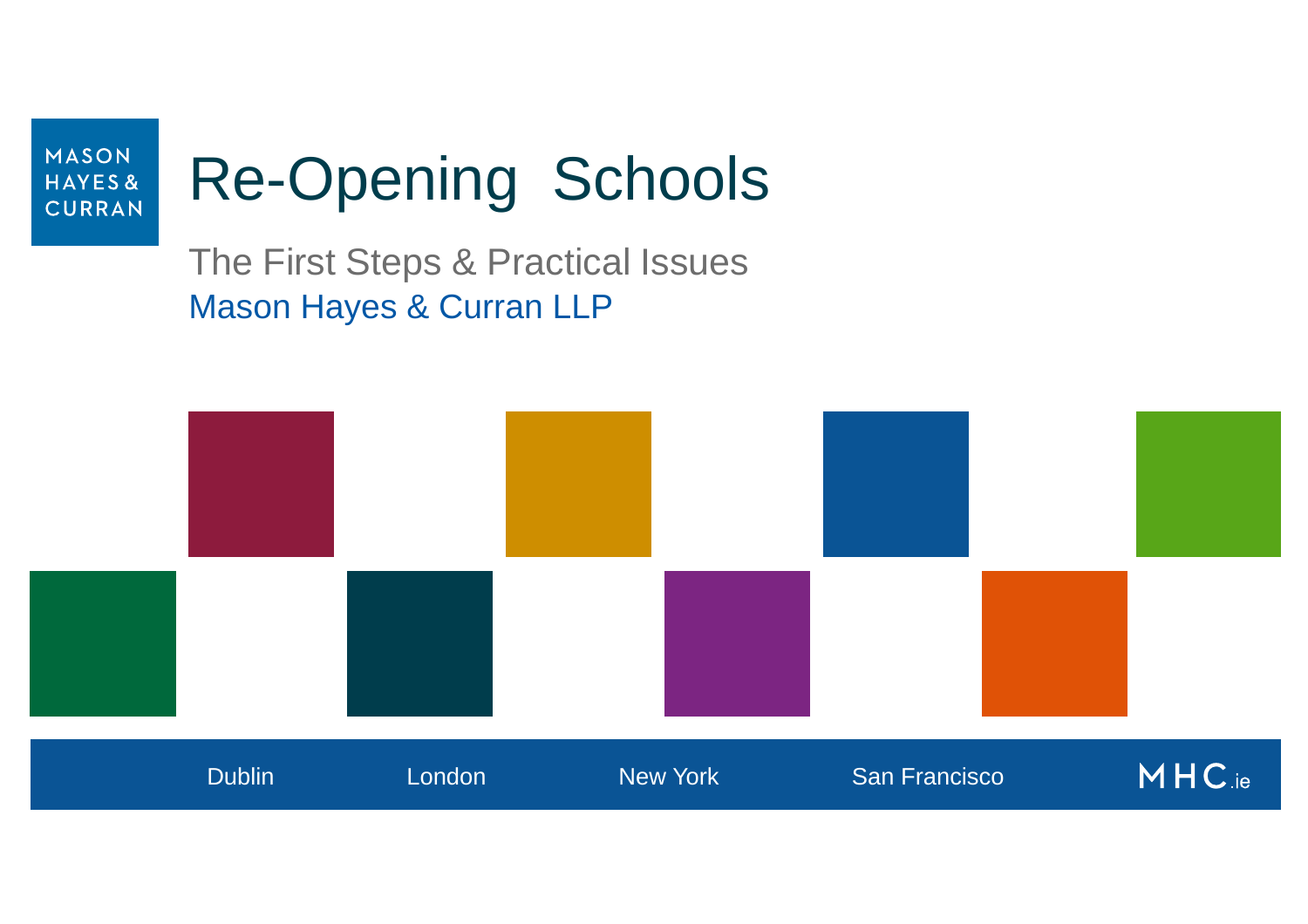### The Background

Guidance/Supports

- $\bullet$ World Health Organisation
- $\bullet$ Govt Publications
- $\bullet$ Dept of Health
- $\bullet$ HSE
- $\bullet$ **HSA**
- $\bullet$ DES/Circular 24/2020
- $\bullet$ Patron/Management Bodies

Dublin London New York San Francisco

- $\bullet$ IPPN
- $\bullet$ INTO

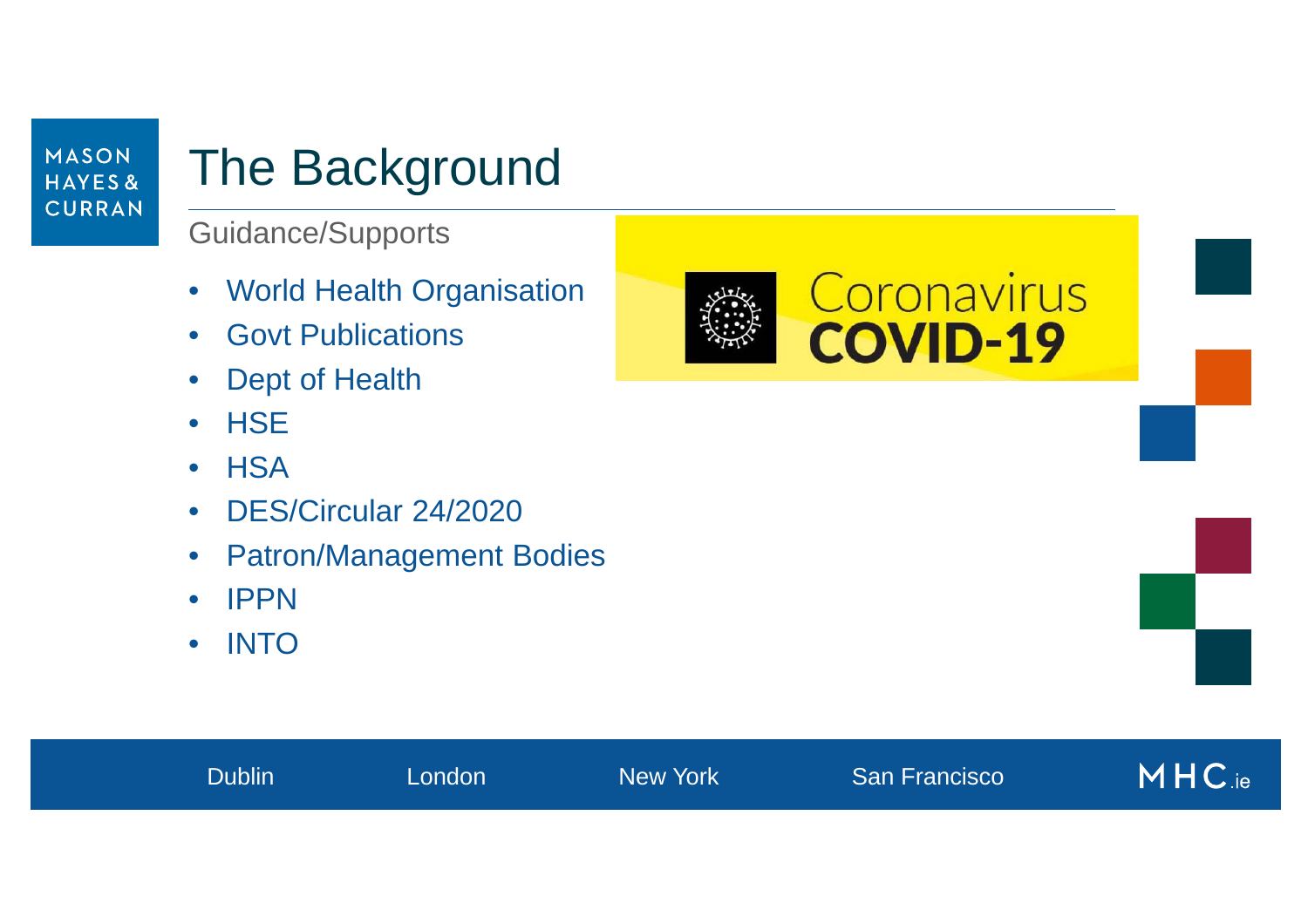### Considerations for Schools

**Dublin London New York** San Francisco

- $\bullet$ Desk spacing –1 metre (WHO)
- $\bullet$ Social distancing – 1 metre(WHO)
- $\bullet$ Daily Temperature checks
- $\bullet$ More outdoor lessons
- •Policy on wearing masks
- $\bullet$ School transport
- $\bullet$ Policies in place
- •Stay at home if unwell

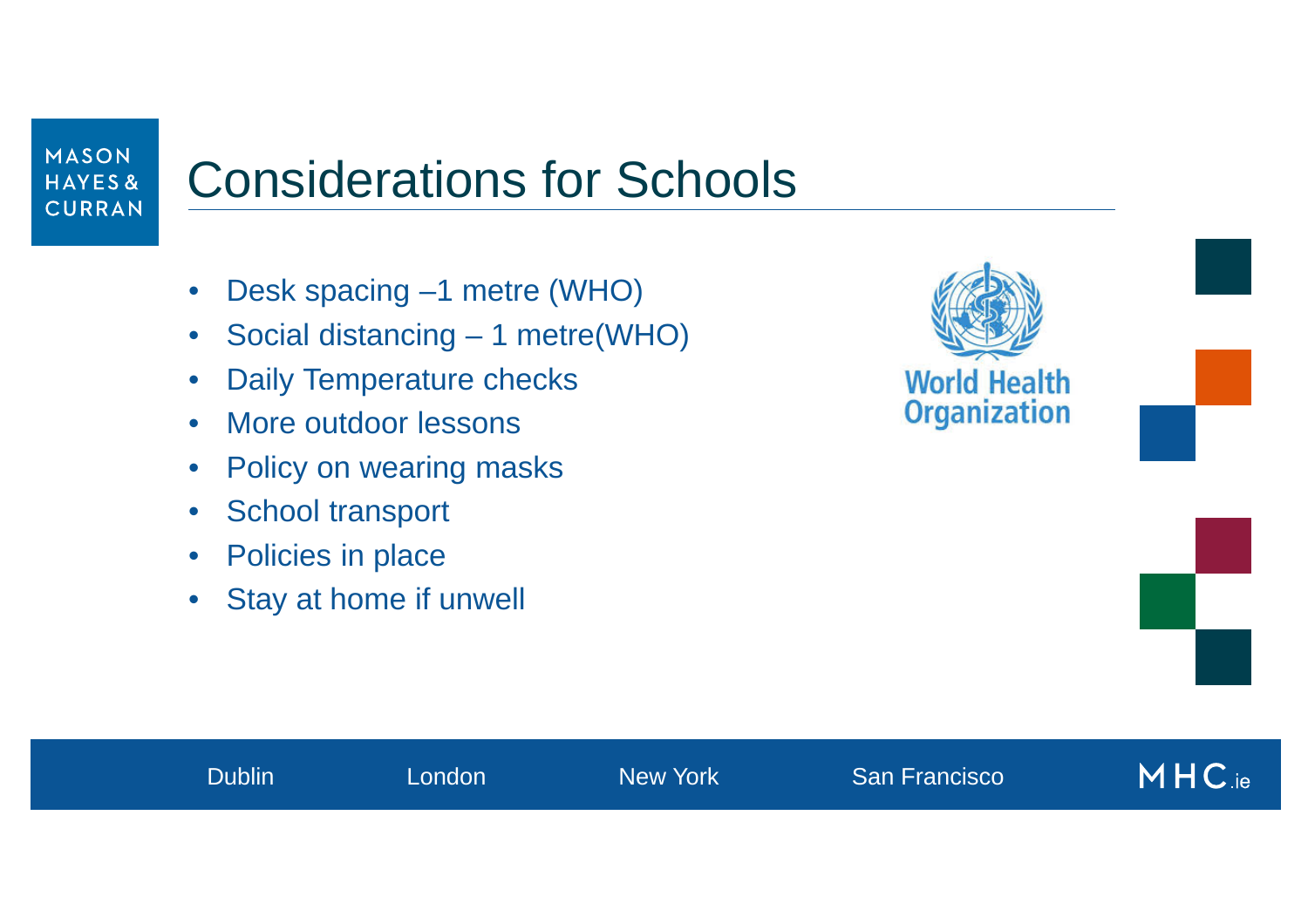### International Experience

How schools are coping in;

- $\bullet$ Sweden - schools didn't close
- $\bullet$ Absenteeism/Parent issues
- $\bullet$ Denmark 1m
- Few incidents of infection
- Split classes
- •• England (June 1<sup>st</sup>)
- $\bullet$ **Netherlands**
- $\bullet$ Social distancing 1.5m



| $M$ H C.ie<br><b>San Francisco</b><br>Dublin<br><b>New York</b><br>London |  |
|---------------------------------------------------------------------------|--|
|---------------------------------------------------------------------------|--|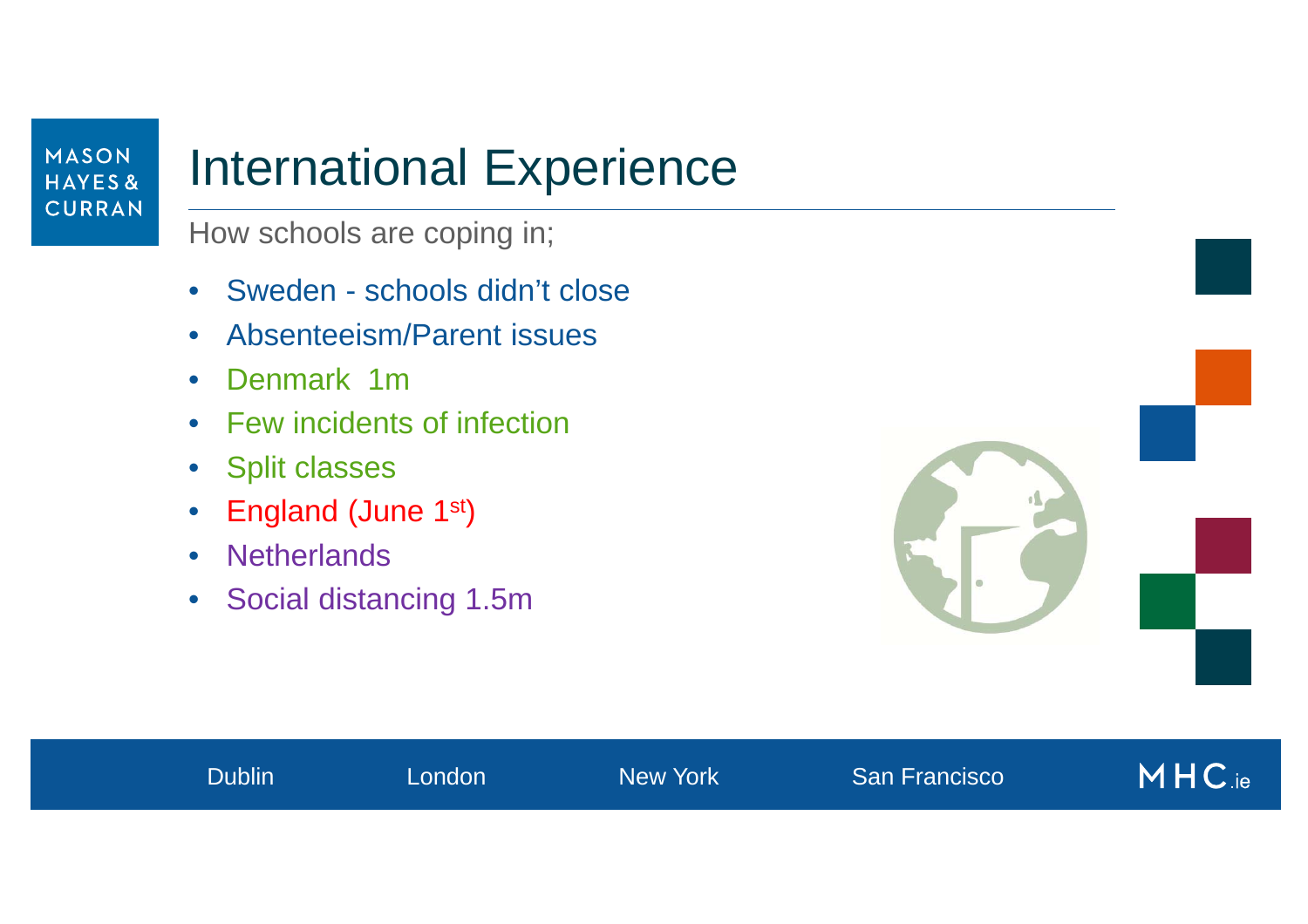

# South Korea?



 $MHC_{\text{.ie}}$ Dublin London New York San Francisco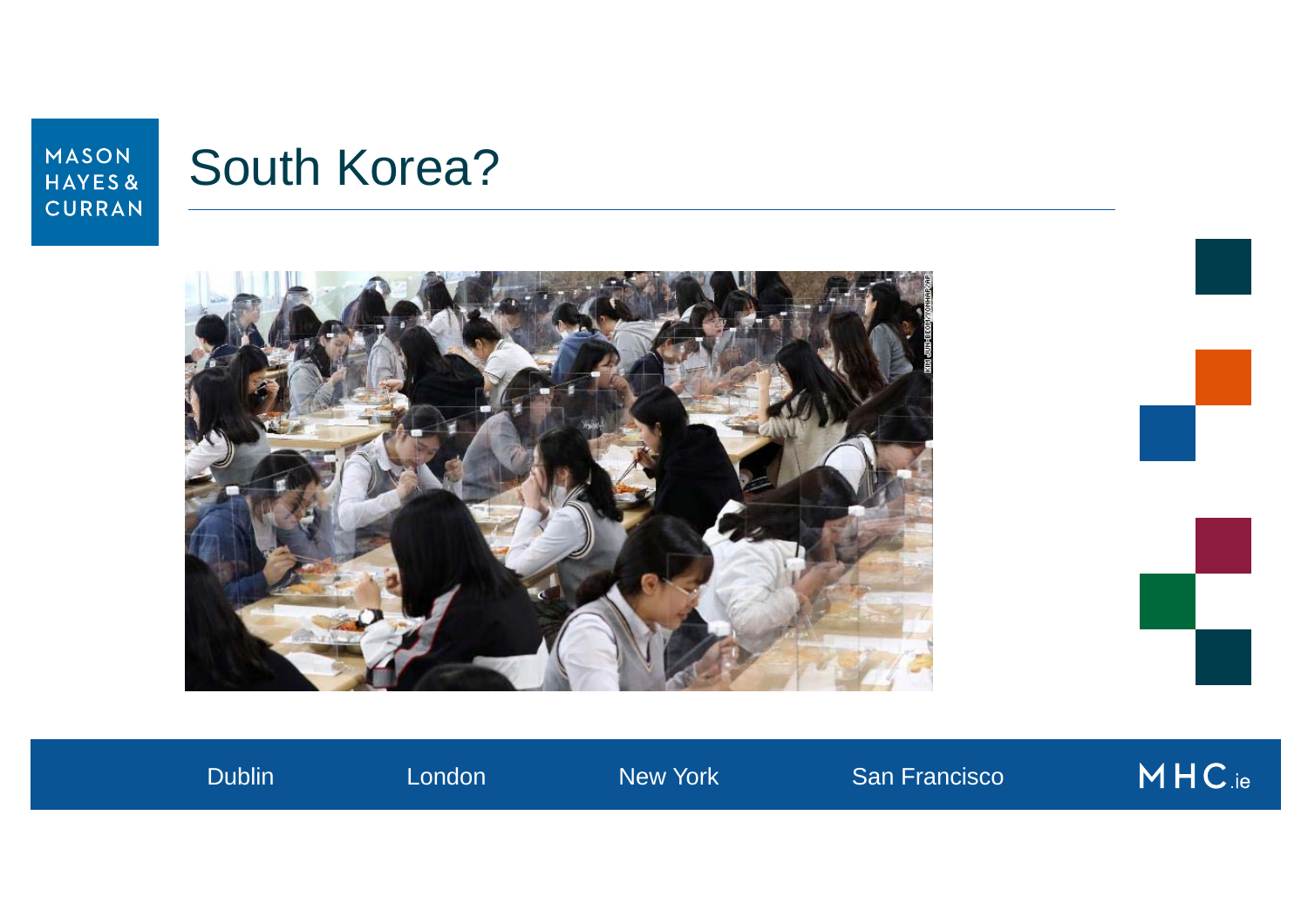# DES Roadmap Mid June

July Provision ?

- 2018- 10,000
- $\bullet$ Complex conditions
- $\bullet$ High risk of Educational Disadvantage

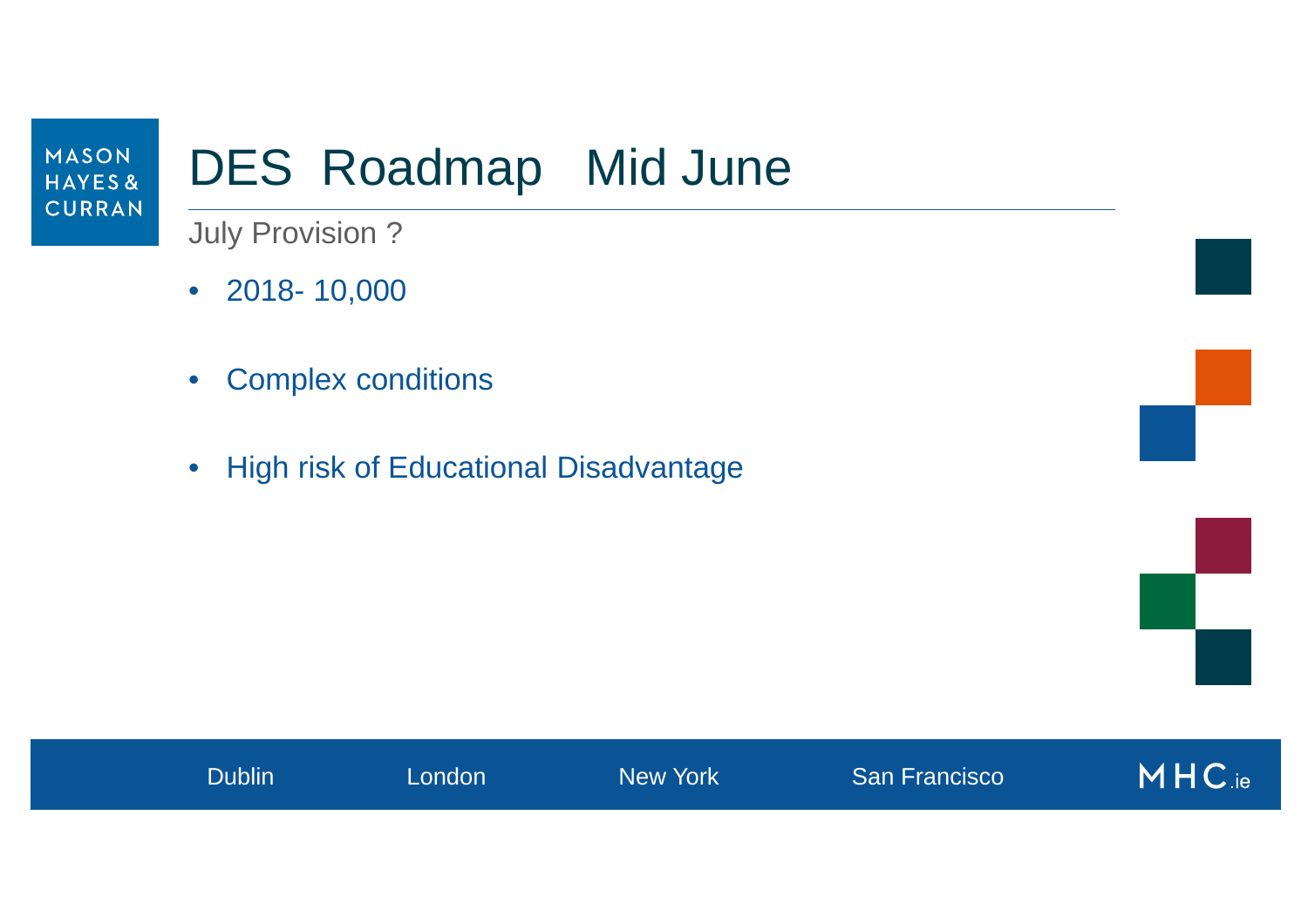### Return to Work Safety Protocol

Employers must

- $\bullet$ Develop a Covid-19 response plan
- $\bullet$ Appoint & train worker representative/s
- $\bullet$ Log of contacts to facilitate tracing
- $\bullet$ Updating relevant policies – Health & Safety Statement

Dublin London New York San Francisco

- •Communication of public heath advice
- •Covid-19 prevention & control measures

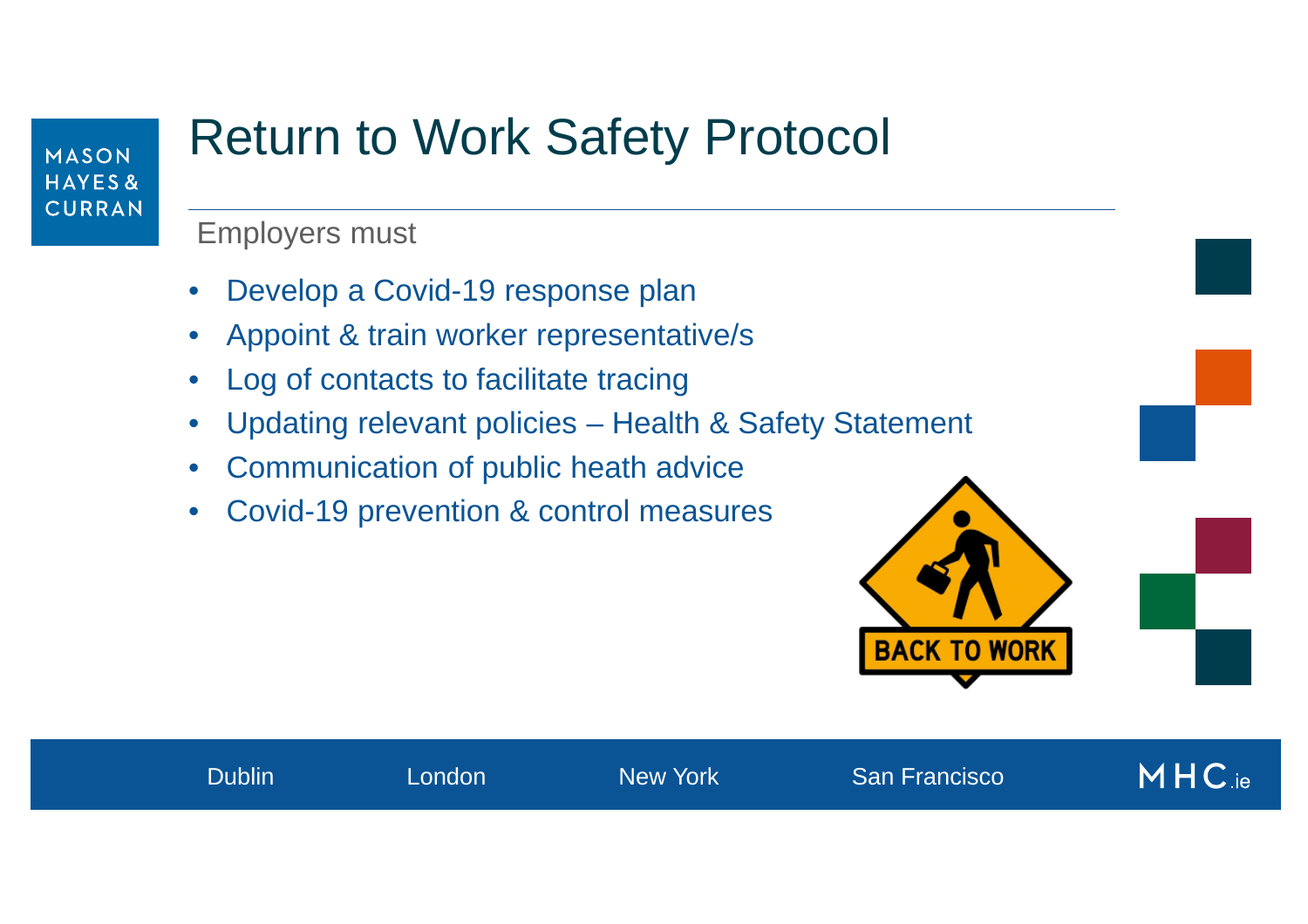#### Response Plan

#### **COVID 19 Policy Statement**

- "St John's School is committed to providing a safe and healthy workplace for all our workers and customers. To ensure that, we have developed the following COVID-19 Response Plan. All teachers, special needs assistants and ancillary staff are responsible for the implementation of this plan and a combined effort will help contain the spread of the virus.
- All staff will be consulted on an ongoing basis and feedback is encouraged on any concerns, issues or suggestions. This can be done through the Worker Representative(s) \_\_\_\_\_\_\_\_\_\_\_\_\_\_\_\_.
- Signed: \_\_\_\_\_\_\_\_\_\_\_\_\_\_\_\_\_\_\_\_\_\_\_\_\_\_\_\_\_Date:\_\_\_\_\_\_\_\_\_

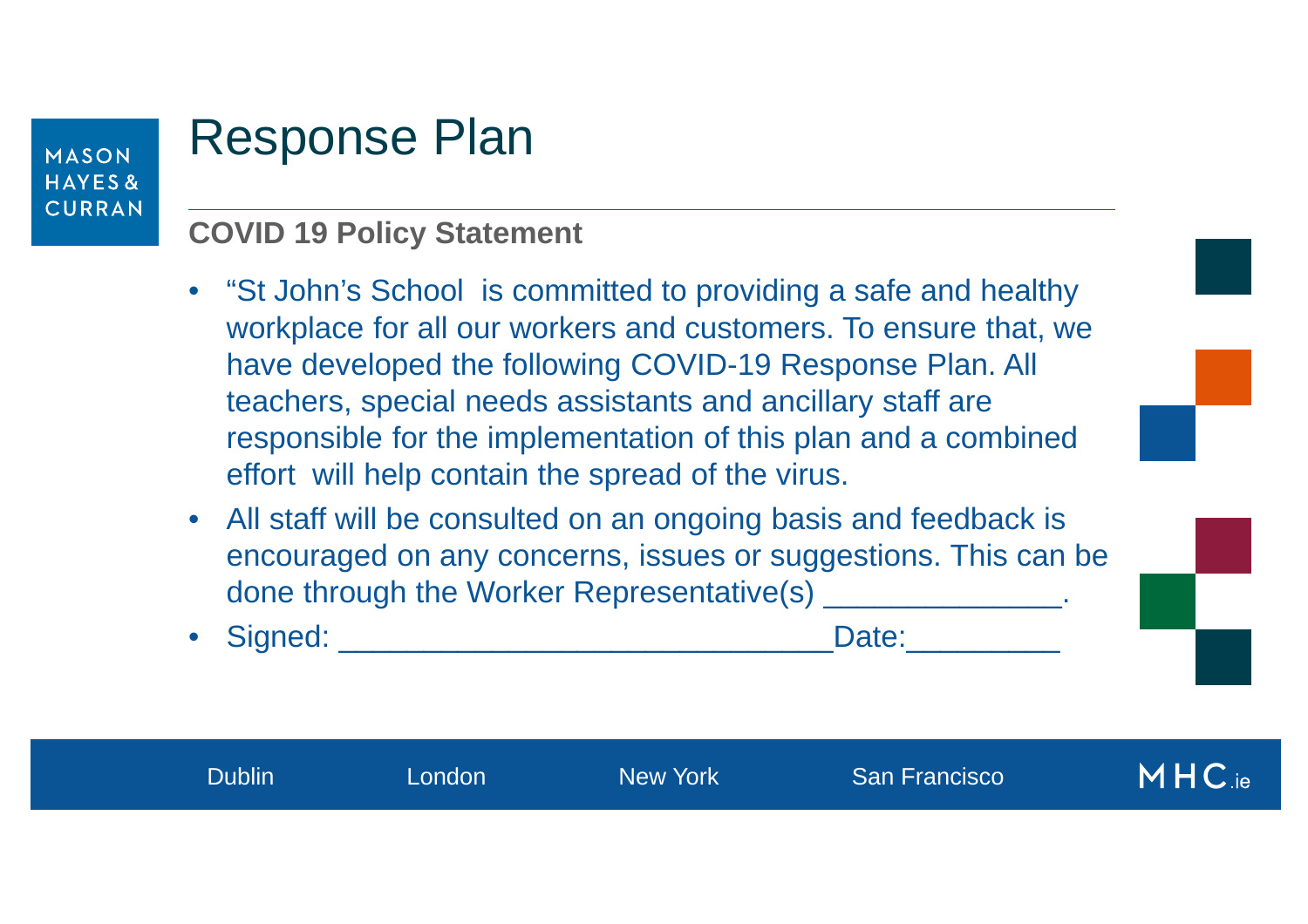# **COVID 19 Policy Statement**

Content includes info on;

- $\bullet$ Social distancing
- $\bullet$ No handshaking
- $\bullet$ Induction programme/staff,pupils,parents
- $\bullet$ Cleaning & Hygiene (€24m,Sept-Dec))
- $\bullet$ Display posters – signs & symptoms
- •Instructions to follow if you develop signs or symptoms
- •Stagger breaks
- $\bullet$ First aid
- •Monitor & amend plan in consultation with staff

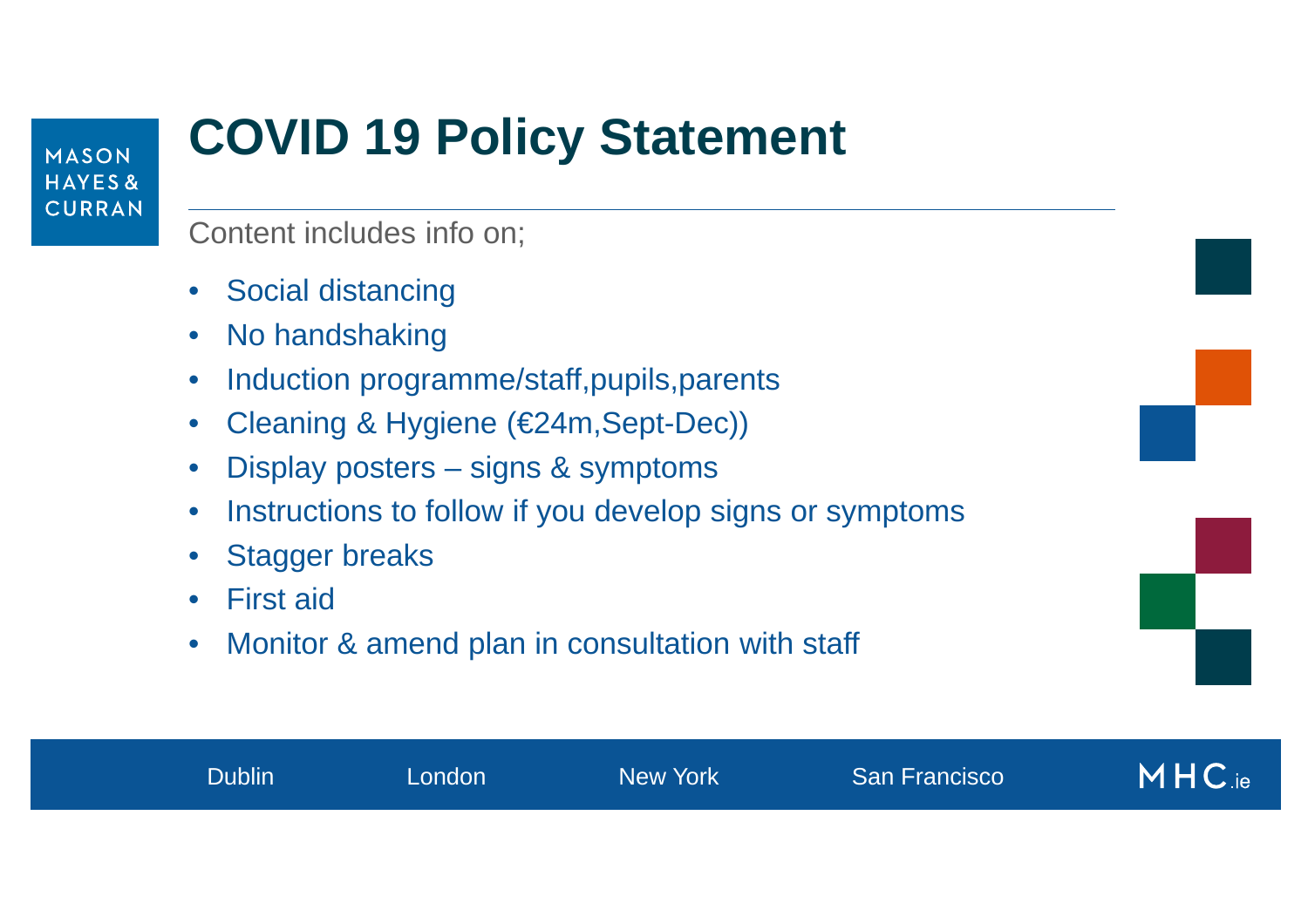# Ancillary Staff

#### Financial costs

- $\bullet$ Secretary –screen, dealing with parents, pupils staff
- $\bullet$ Cleaners-equipment –Can they carry out deep cleaning?
- $\bullet$ Door handles/desks/toilets ………..(Daily clean?)
- $\bullet$ After school activities ?
- $\bullet$ Caretaker-Training

| <b>Dublin</b> | London | New York | <b>San Francisco</b> | MHC.ie |
|---------------|--------|----------|----------------------|--------|
|               |        |          |                      |        |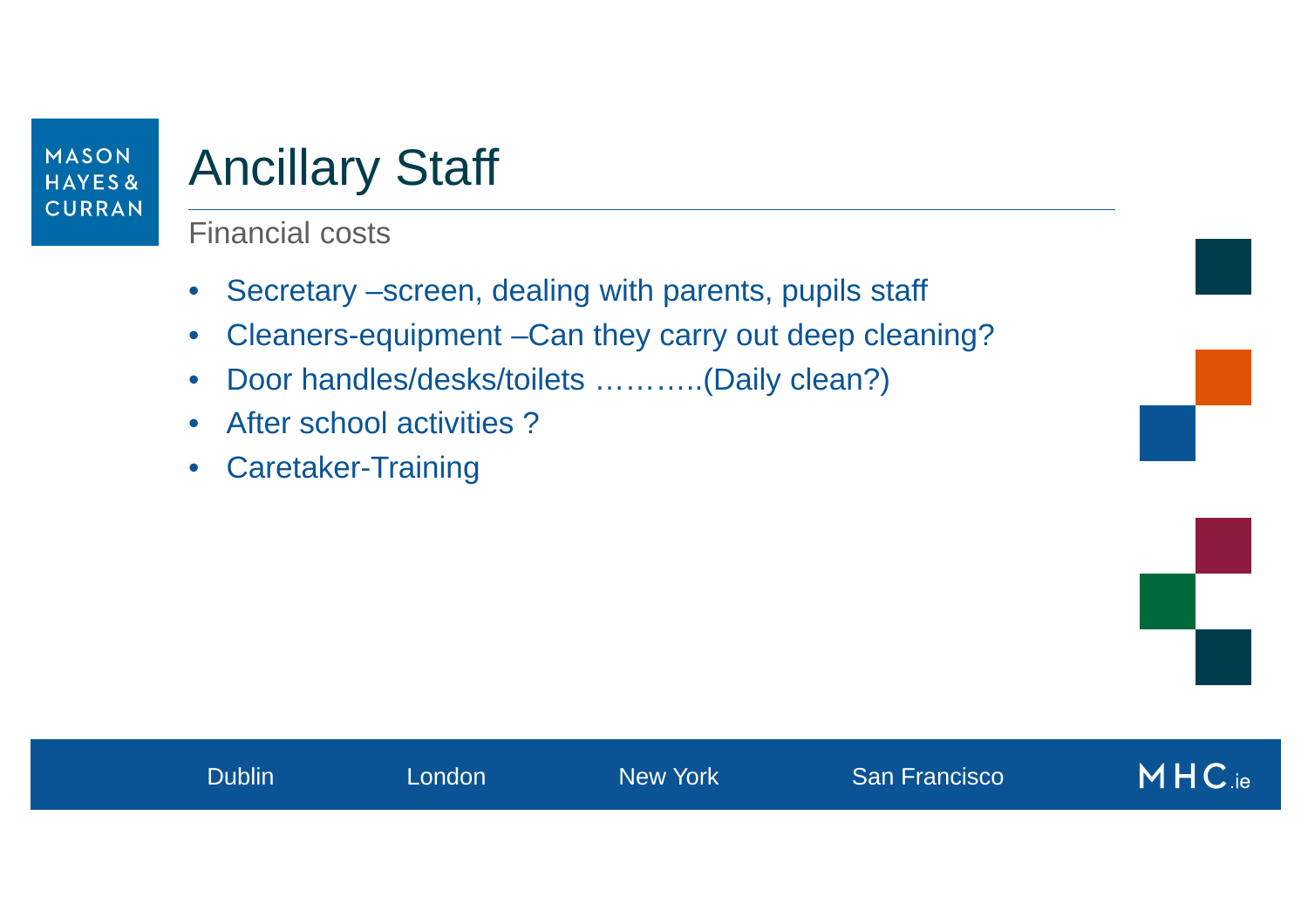# Pre Return to Work Form

#### Complete at least 3 days in advance

| Do you have symptoms of cough, fever, high temperature, sore throat, runny nose,<br>breathlessness or flu like symptoms now or in the past 14 days?                                         | $\overline{2}$ |  |
|---------------------------------------------------------------------------------------------------------------------------------------------------------------------------------------------|----------------|--|
| Have you been diagnosed with confirmed or suspected COVID-19 infection in the last 14<br>days?                                                                                              | ?              |  |
| Are you a close contact of a person who is a confirmed or suspected case of COVID-19 in the<br>3.<br>past 14 days (i.e. less than 2 metres for more than 15 minutes accumulative in 1 day)? | ?              |  |
| Have you been advised by a doctor to self-isolate at this time?                                                                                                                             | ?              |  |
| Have you been advised by a doctor to cocoon at this time?<br>5.                                                                                                                             | ?              |  |
| Please provide details below of any other circumstances relating to COVID-19, not included in the above, which may<br>6.<br>need to be considered to allow your safe return to work.        |                |  |

MHC.ie Dublin London New York San Francisco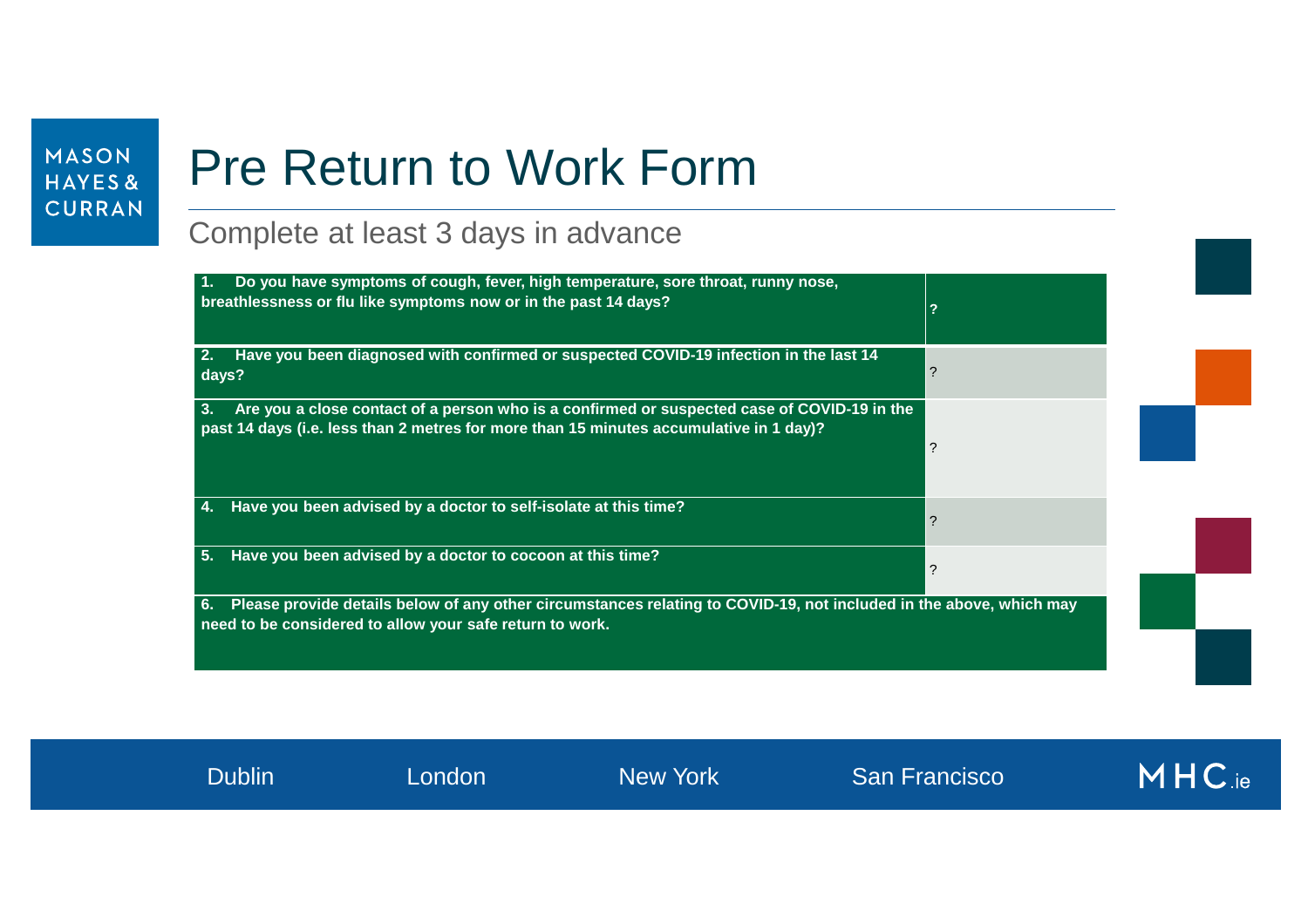### Social Distancing

- $\bullet$ Smaller class groupings
- $\bullet$ Floor markings
- $\bullet$ Assembly & dismissal
- $\bullet$ Breaks & playground
- $\bullet$ One way access systems

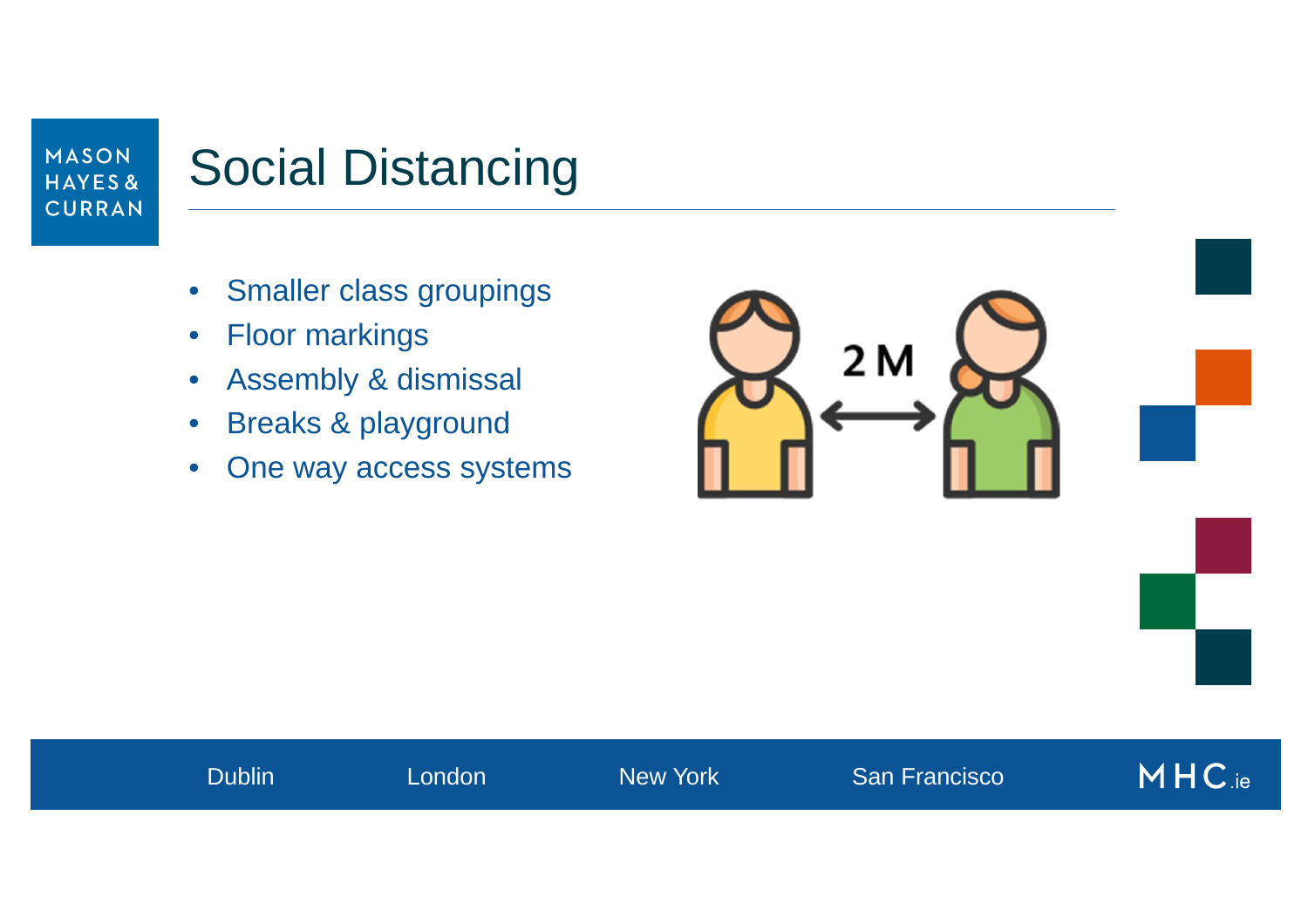#### Vulnerable Pupils

- Special schools
- Special classes
- •Intimate care needs
- ASD
- •ODD
- First Aid



| <b>Dublin</b> | London | New York | <b>San Francisco</b> | MHC.ie |
|---------------|--------|----------|----------------------|--------|
|               |        |          |                      |        |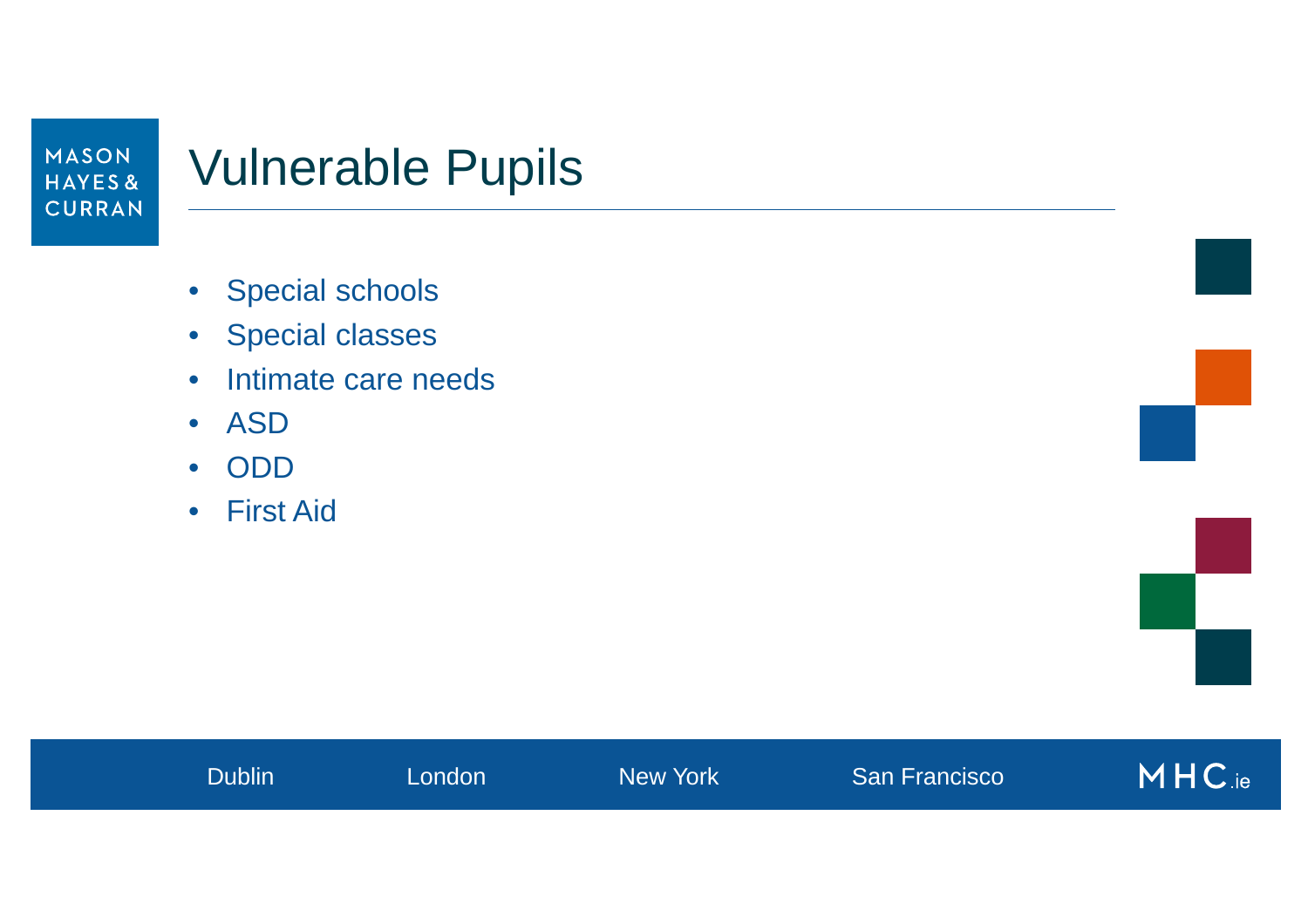### Circular 0024/2020

BOM may grant Special Leave with Pay for Self Isolation

- •Appropriate HSE or medical confirmation
- $\bullet$  Self Isolation - (medically certified). Not required to work remotely?
- Restricted movement No symptoms Close contact –
- •(Can work remotely-redeployed)
- •• Self Declaration Form -(in absence of written medical advice)
- •Who advised ? What advice?
- • At Risk Groups, over 60s,long term illness, weak immune systems

|  | $MHC_{\rm ie}$<br>Dublin<br><b>San Francisco</b><br><b>New York</b><br>London |
|--|-------------------------------------------------------------------------------|
|--|-------------------------------------------------------------------------------|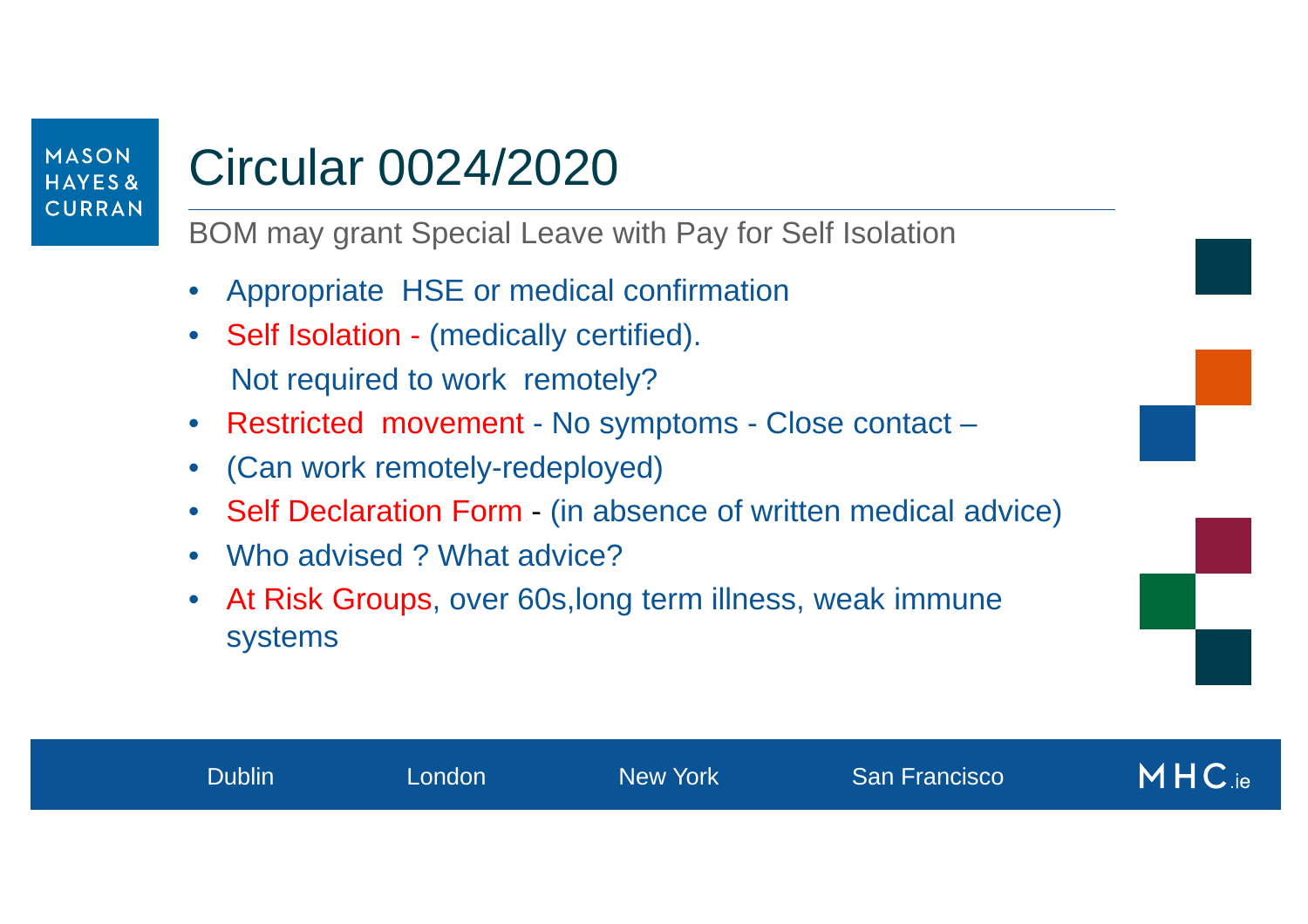### Potential legal issues

- •Temperature testing for staff
- $\bullet$ Dealing with suspected illness
- $\bullet$ Wearing of PPE
- $\bullet$ Log of contacts (GDPR)
- •Personal injury litigation-(Causation)
- •Stress/Wellbeing
- •Employment disputes
- $\bullet$ Terms & conditions of employment

Dublin London New York San Francisco

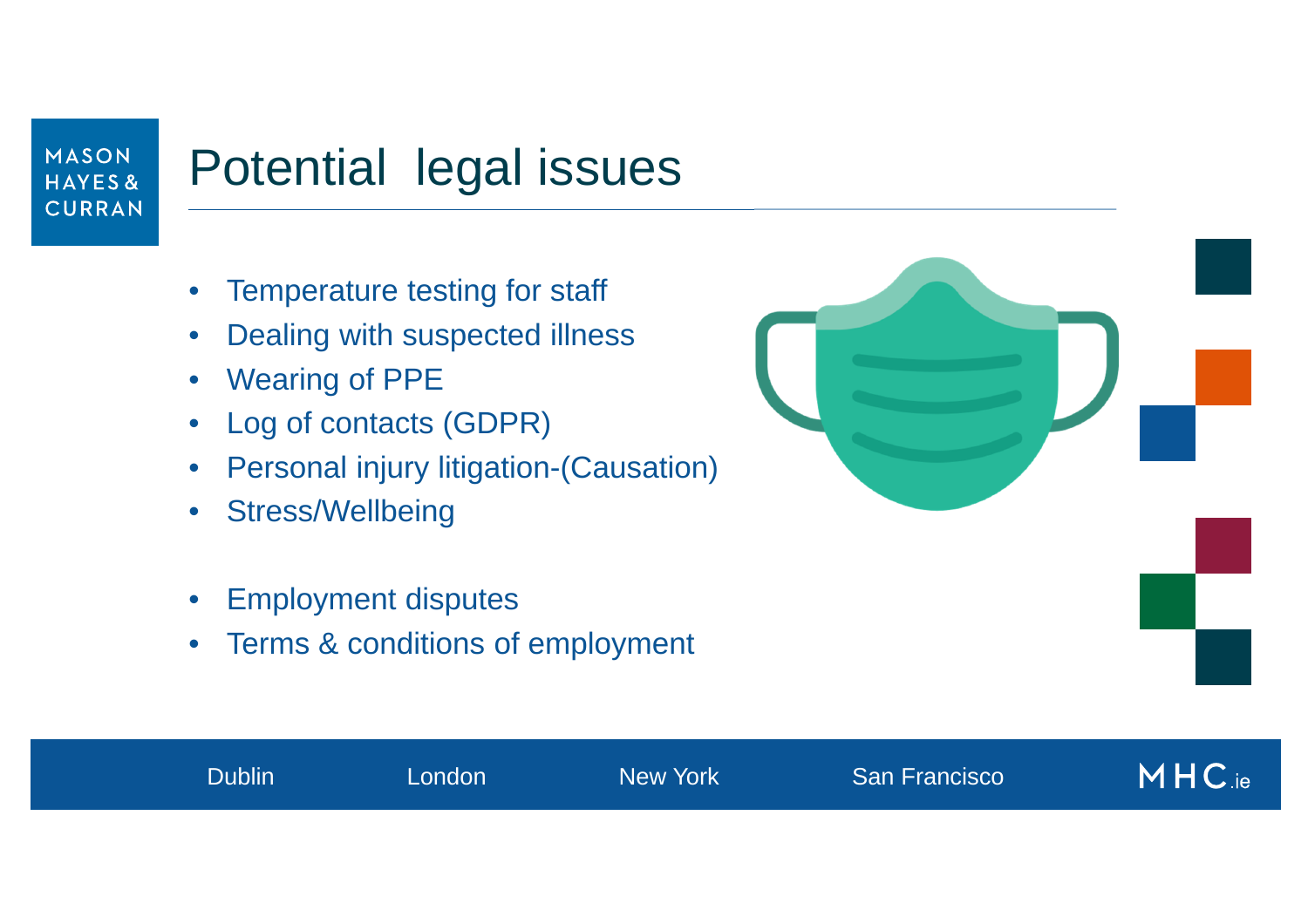### Reasonable Accommodation

#### Consideration for BOMs

 $\bullet$ Staff;

> Underlying health conditions Immediate family members Childcare issues

• Pupils;

Underlying health conditions Parents not wishing children to return



|  |  | Dublin <sup>1</sup> | London | <b>New York</b> | <b>San Francisco</b> | $MHC_{\text{.ie}}$ |
|--|--|---------------------|--------|-----------------|----------------------|--------------------|
|--|--|---------------------|--------|-----------------|----------------------|--------------------|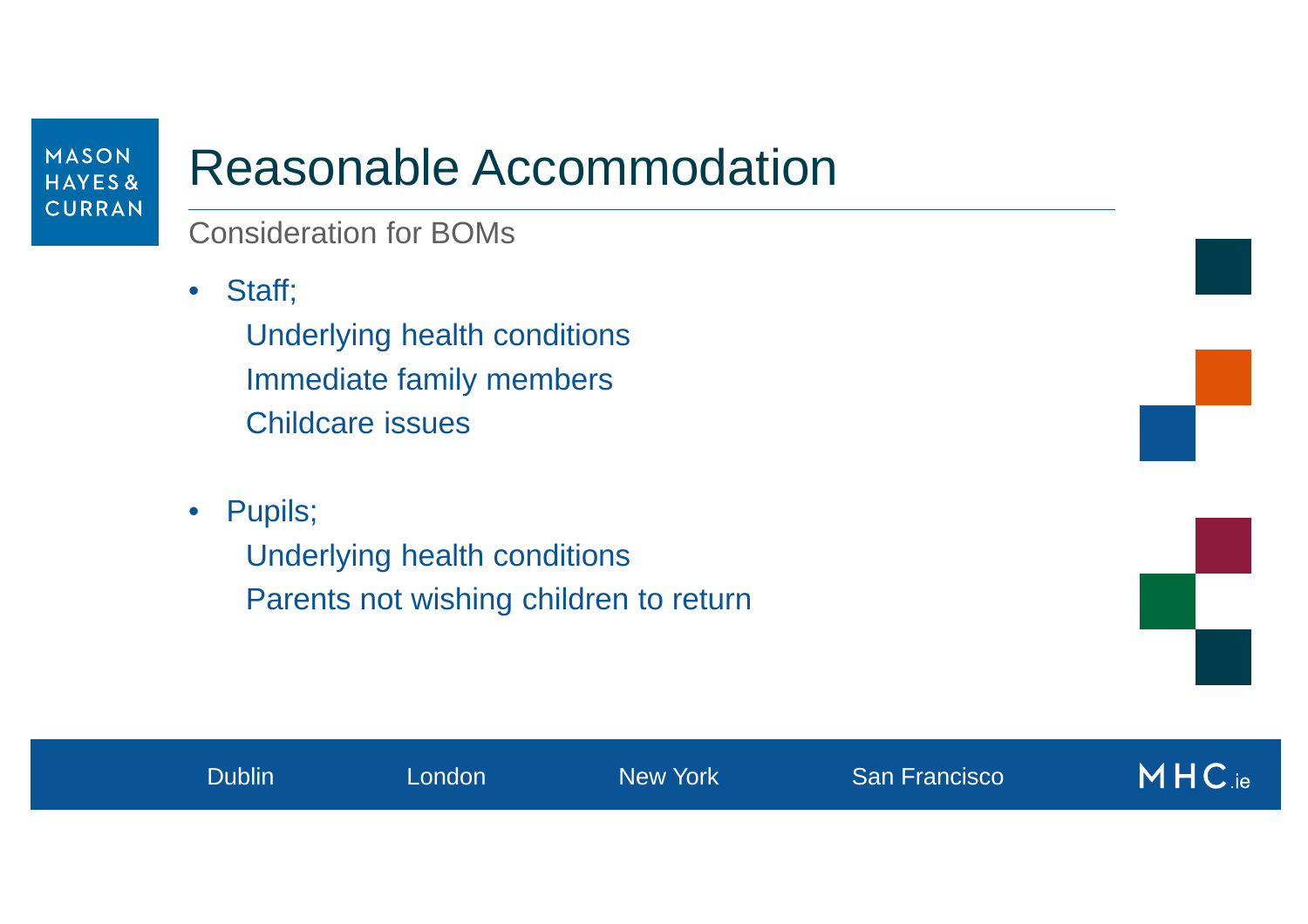#### Sanctions for breach of protocol

How can we protect our schools ?

- $\bullet$ Staff- Disciplinary procedures
- $\bullet$ Teachers S.24 Education Act 1998/Circular 49/2018
- SNAs Circular 72/2011
- $\bullet$ Ancillary staff SI no 146 of 2000
- Pupils Code of Behaviour
- NEWB Guidelines 2008
- $\bullet$ Parents/Visitors

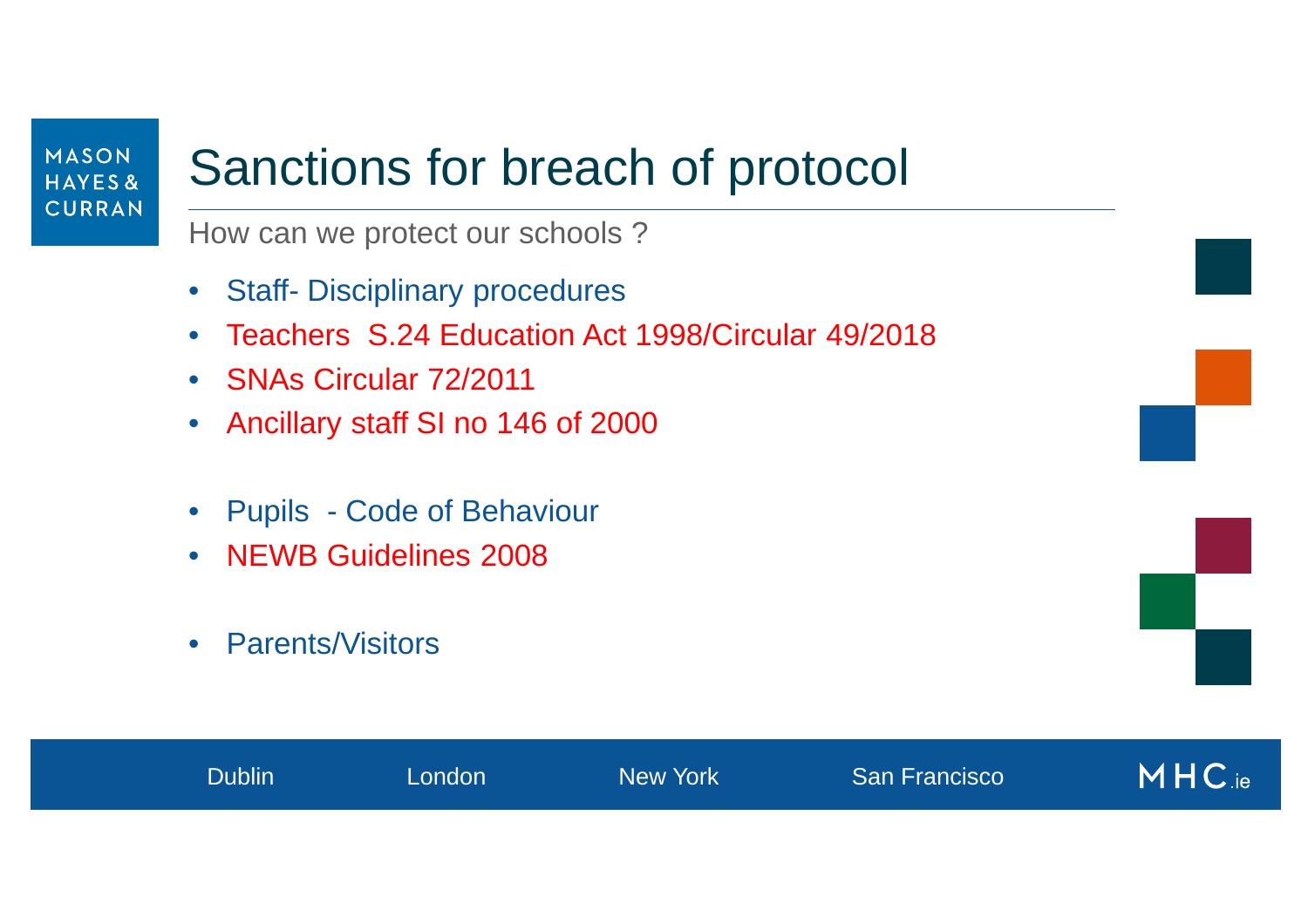# Risk Mitigation

What a Health & Safety Statement might look like;

|                | <b>Risks</b>               | <b>Risk</b><br><b>Assessment</b> | Control<br>measures                          | Responsible<br><b>Staff member</b> | <b>Reviewed</b> |
|----------------|----------------------------|----------------------------------|----------------------------------------------|------------------------------------|-----------------|
| $\mathbf{1}$   | <b>Assembly in morning</b> | High                             | <b>Different</b><br>assembly points          | <b>Deputy Principal</b>            | 7/09/20         |
| $\overline{2}$ | Classroom                  | Medium                           | Social distancing<br>rules                   | <b>Class Teacher</b>               |                 |
| $\sqrt{3}$     | <b>Staffroom</b>           | Low                              | <b>Staggered breaks</b><br>Use own delph     | <b>Assistant</b><br>Principal      |                 |
| $\overline{4}$ | Playground                 | High                             | <b>Staggered breaks</b><br>Social distancing | <b>Teachers</b><br><b>SNAs</b>     |                 |

|  |  | <b>Dublin</b> | London | <b>New York</b> | <b>San Francisco</b> | MHC.ie |
|--|--|---------------|--------|-----------------|----------------------|--------|
|--|--|---------------|--------|-----------------|----------------------|--------|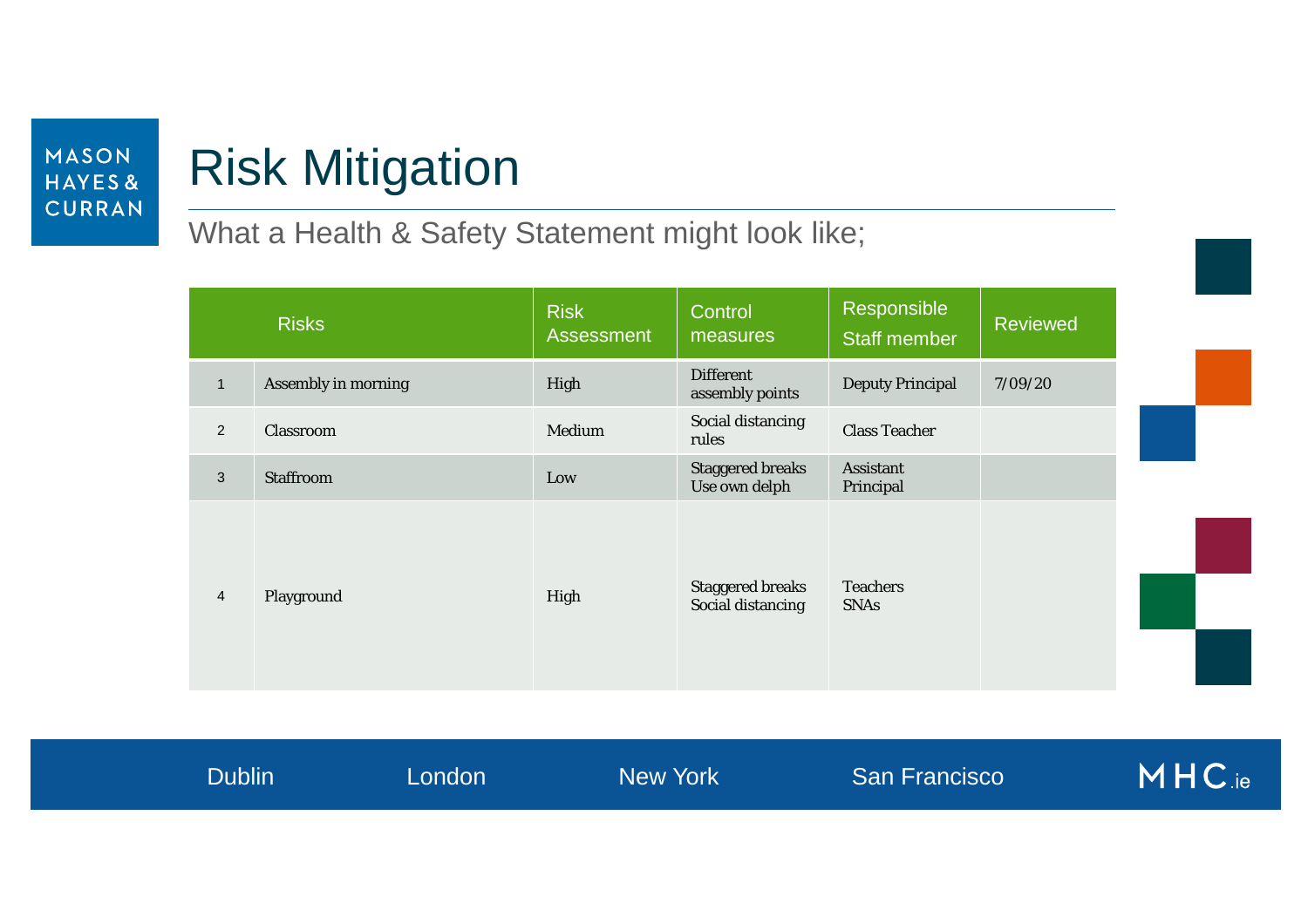Start preparing for your return

- •Consult with Staff & BOM
- $\bullet$ Develop a draft Covid 19 Response
- $\bullet$ Identify worker representative
- $\bullet$ Read Circular 0024/2020
- •Update your code of behaviour
- Update your safety statement
- $\bullet$ Plan for special needs & infant pupils
- •Plan for at risk pupils & Staff
- •Await further advice



|  |  | Dublin | London | New York | San Francisco | MHC.ie |
|--|--|--------|--------|----------|---------------|--------|
|--|--|--------|--------|----------|---------------|--------|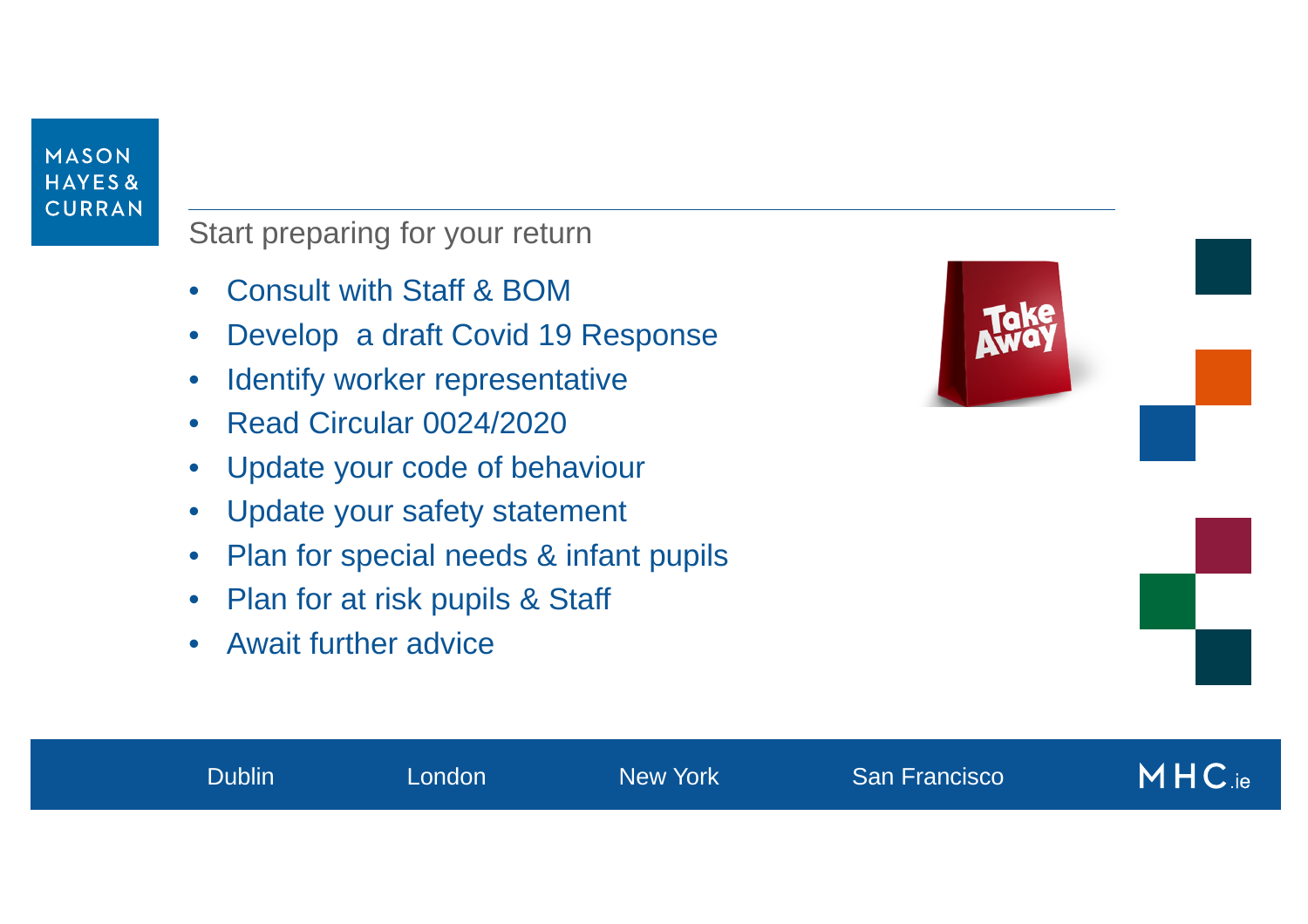

# Essential Reading

**Ezine** 

- **"Key Employment Concerns As Schools Consider Re-Opening" MHC**
- **"Return to Work Safety Protocol" Gov.ie**
- $\bullet$ **Circular 0024/2020**